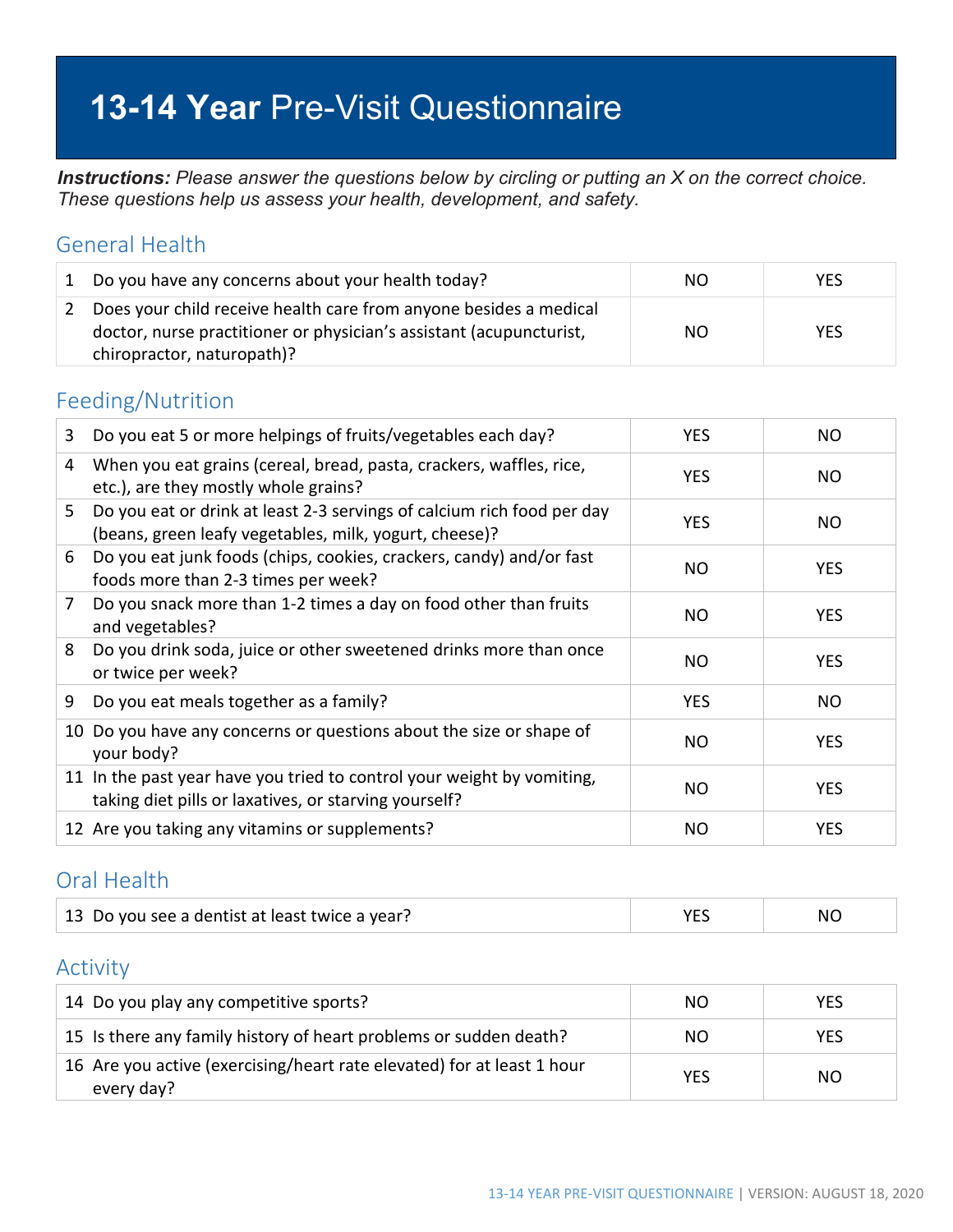| 17 Do you watch TV, play video games, or spend time on the computer<br>more than 2 hours per day (not including screen time for<br>homework)? | NO. | <b>YES</b> |
|-----------------------------------------------------------------------------------------------------------------------------------------------|-----|------------|
| a. Do you have screen time (TV, video games, computer, tablet,<br>smart phone) in your bedroom?                                               | NO. | <b>YES</b> |
| 18 Do you have a hard time falling asleep or staying asleep at night?                                                                         | NO. | <b>YES</b> |
| 19 Are you sleeping 8-10 hours at night?                                                                                                      | YES | NO.        |

### School

| 20 Are you having problems in school?                               | NO  | <b>YES</b> |
|---------------------------------------------------------------------|-----|------------|
| 21 Are your grades worse than last year?                            | NO. | <b>YES</b> |
| 22 Do you have trouble concentrating?                               | NO  | <b>YES</b> |
| 23 Have you been getting into fights?                               | NO  | <b>YES</b> |
| 24 Do you have problems doing your homework?                        | NO. | <b>YES</b> |
| 25 Have you been suspended in the past year?                        | NO. | <b>YES</b> |
| 26 Have you missed more than a few days of school in the last year? | NO. | <b>YES</b> |
| 27 Do you have an IEP or other learning plan?                       | NO. | <b>YES</b> |

# Injury Prevention

| 28 Do you always wear a seat belt when you are in a car?                                                                                                         | <b>YES</b> | NO.           |               |
|------------------------------------------------------------------------------------------------------------------------------------------------------------------|------------|---------------|---------------|
| 29 Do you wear a helmet when you play team sports, in-line<br>skate, skateboard, bicycle, ski, snowboard, or ride a<br>motorcycle, ATV, minibike, or snowmobile? | <b>YES</b> | <sub>NO</sub> |               |
| 30 Do you ever carry a gun?                                                                                                                                      | NO.        | <b>YES</b>    |               |
| 31 Is there a gun in the home?                                                                                                                                   | NO.        | <b>YES</b>    |               |
| a. If yes, is it locked in a safe with the ammunition<br>stored separately?                                                                                      | <b>YES</b> | NO.           | DOESN'T APPLY |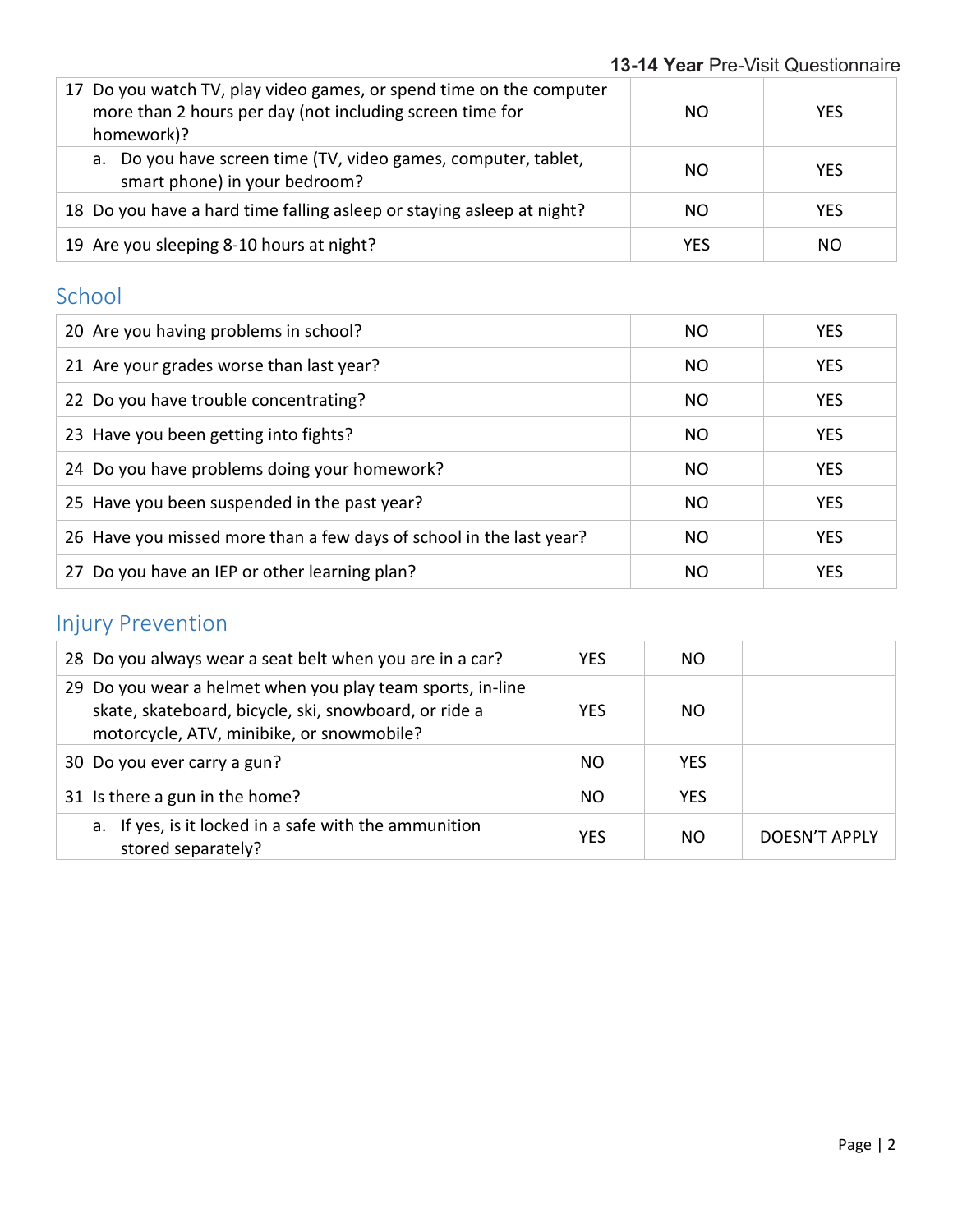## Tuberculosis

| 32 Has a family member or contact had tuberculosis disease (TB)?                                                  | NO. | <b>YES</b> |
|-------------------------------------------------------------------------------------------------------------------|-----|------------|
| 33 Has a family member ever had a positive TB skin test (PPD)?                                                    | NO. | <b>YES</b> |
| 34 Were you born in a high-risk country (countries other than the U.S.,<br>Canada, Australia, or Western Europe)? | NO. | <b>YES</b> |
| 35 Have you traveled to a high-risk country for more than a month?                                                | NO. | <b>YES</b> |

# Emotional Wellbeing

| 36 Do you feel stressed out, anxious, moody or overly worried?                                                        | NO.        | <b>YES</b> |
|-----------------------------------------------------------------------------------------------------------------------|------------|------------|
| 37 Does your nervousness/worrying make it hard for you to do well in<br>school/at home/or with your other activities? | NO.        | <b>YES</b> |
| 38 When you are angry, do you do violent things?                                                                      | NO.        | <b>YES</b> |
| 39 Have you ever seriously thought about hurting or killing yourself or<br>someone else?                              | NO.        | <b>YES</b> |
| 40 Do you get along with your family and follow their rules?                                                          | <b>YES</b> | NO.        |
| 41 Have you experienced bullying or harassment on social media<br>(Facebook, Snapchat, Intagram, etc?)                | NO.        | <b>YES</b> |
| 42 Is there someone you are dating or a person at home or at school<br>that is hurting you?                           | NO.        | <b>YES</b> |

## Review of Systems

| 43 Do you have any concerns about eating habits, weight loss, or lack of<br>energy?                    | NO.       | <b>YES</b> |
|--------------------------------------------------------------------------------------------------------|-----------|------------|
| 44 Do you have any sleep problems, including a lot of snoring?                                         | <b>NO</b> | <b>YES</b> |
| 45 Do you have concerns about your eyes or vision?                                                     | <b>NO</b> | <b>YES</b> |
| 46 Do you have concerns about recurrent ear, sinus or throat infections,<br>nosebleeds?                | NO        | <b>YES</b> |
| 47 Have you had chest pain, shortness of breath, or irregular heartbeat?                               | <b>NO</b> | <b>YES</b> |
| 48 Do you have concerns about frequent colds, cough, wheezing,<br>recurrent lung infections?           | <b>NO</b> | <b>YES</b> |
| 49 Do you have concerns about abdominal (stomach) pain, vomiting,<br>diarrhea, constipation?           | <b>NO</b> | <b>YES</b> |
| 50 Do you have concerns about kidney or bladder problems, infections,<br>or blood in your urine (pee)? | NO.       | <b>YES</b> |
| 51 Do you have concerns about your skin, hair, or nails?                                               | <b>NO</b> | <b>YES</b> |
| 52 Do you have concerns about joint pain, stiffness, swelling, muscle<br>pain or weakness?             | <b>NO</b> | <b>YES</b> |
| 53 Do you have concerns about recurrent headaches, dizziness, tics,<br>weakness, seizures?             | <b>NO</b> | <b>YES</b> |